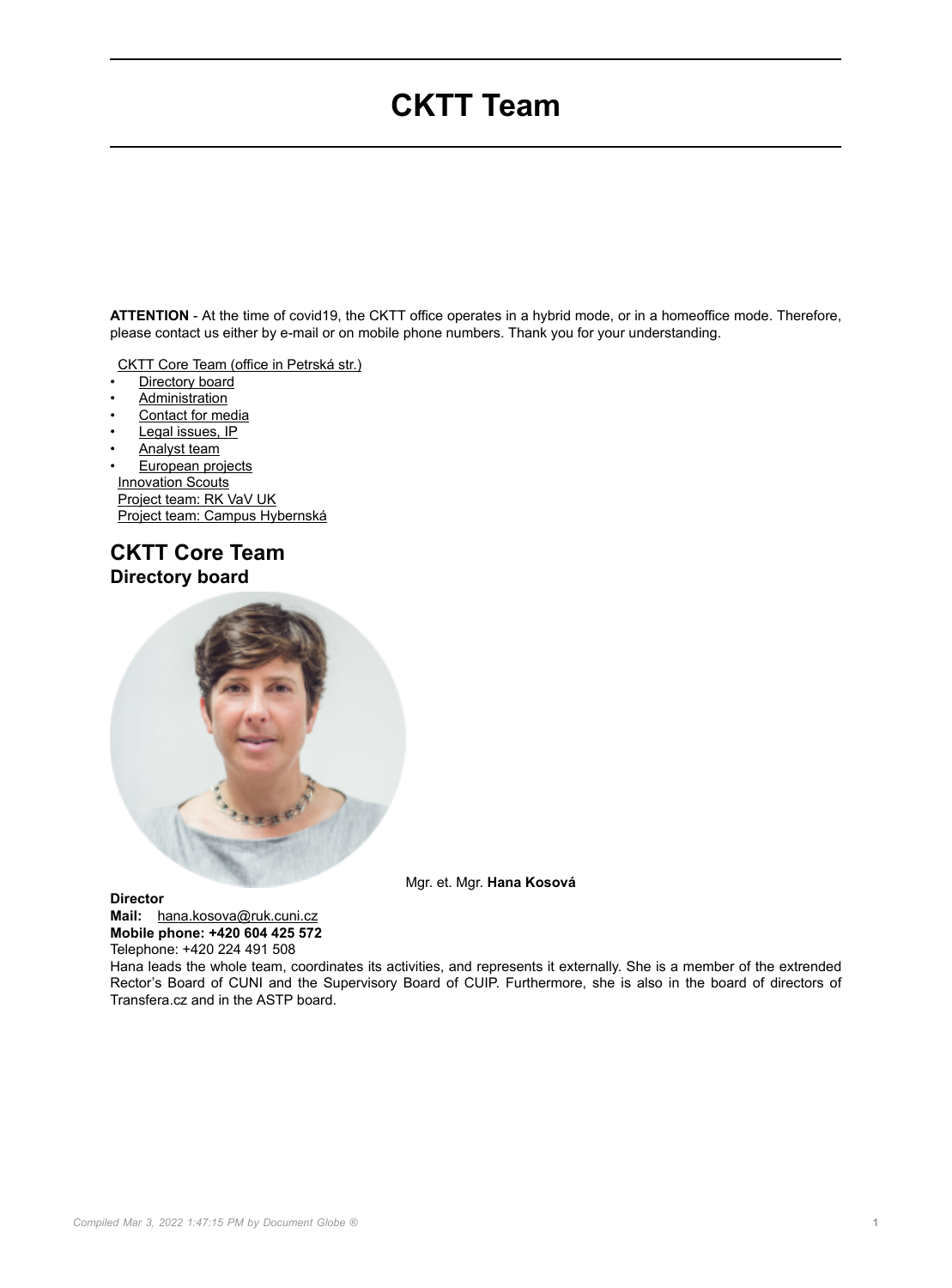

Mgr. **Ivana Sýkorová**, Ph.D.

**Deputy director Mail:** [ivana.sykorova@ruk.cuni.cz](mailto:ivana.sykorova@ruk.cuni.cz) **Mobile phone: +420 776 007 130** Telephone: +420 224 491 209

Ivana deputizes the director of CKTT. She is also a secretary of the Board for Commercialization, the advisory board of the rector of CUNI. Her main expertise is the social sciences knowledge transfer, and she is also in charge of the TA ČR GAMA programme.



Mgr. **Jiří Valach**

**Deputy director Mail:** [jiri.valach@ruk.cuni.cz](mailto:jiri.valach@ruk.cuni.cz) **Mobile phone: +420 702 186 488** Telephone: +420 224 491 355

Jiří deputizes the director of CKTT. He is the creator and manager of developmental programmes on how to improve efficiency of knowledge and technology transfer, as well as he ensures technical and organizational operations in the office.

### **Administration**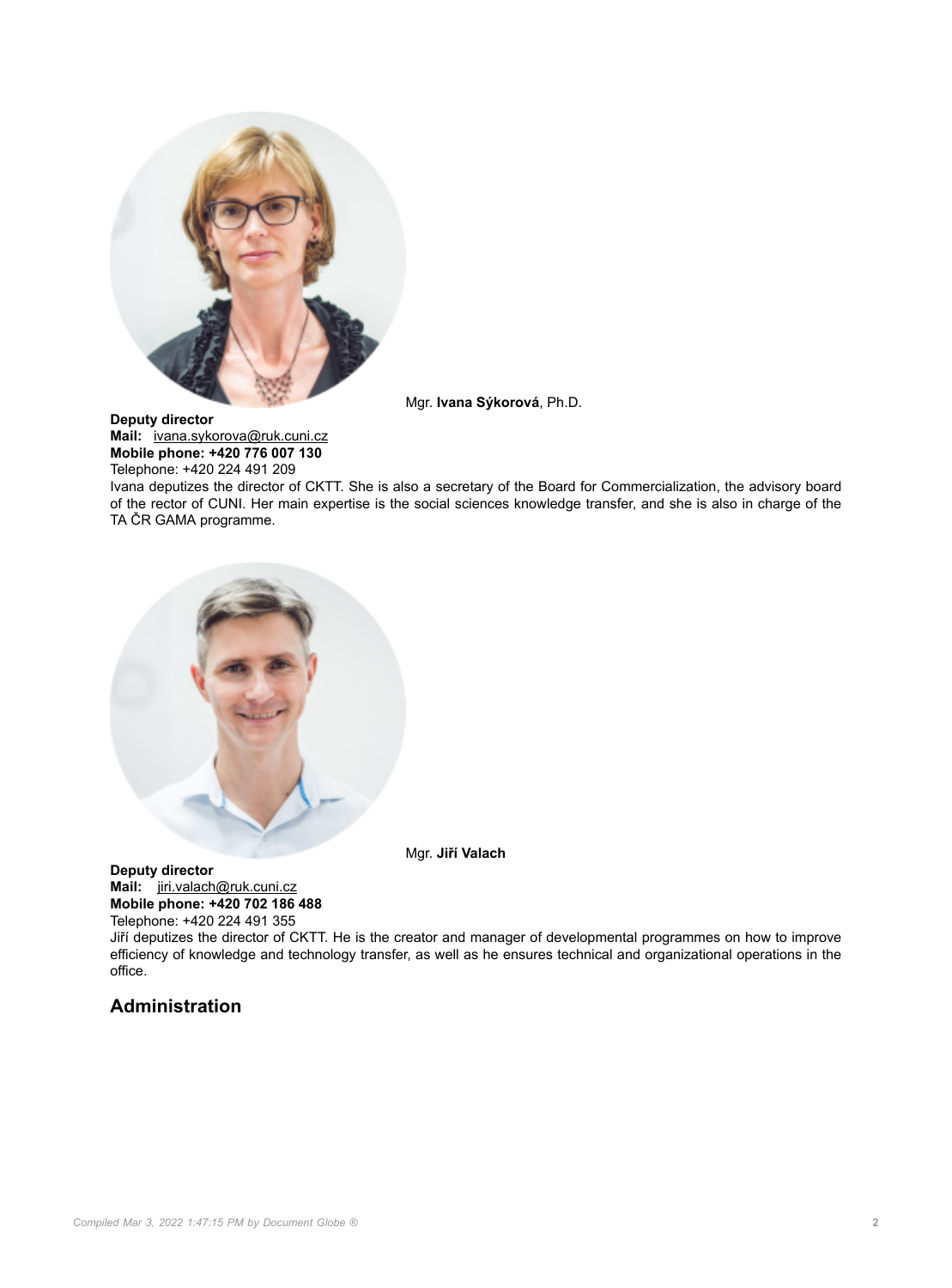

#### **Assistant**

**Mail:** [petra.praglova@ruk.cuni.cz](mailto:petra.praglova@ruk.cuni.cz) **Mobile phone: +420 605 835 605** Telephone: +420 224 491 255

Bc. **Petra Práglová**

Petra is the heart of our office! In case you need something or have some questions, don't hesitate to reach her! In addition to her operational responsibilities in the office, she also helps with the administration of CKTT educational courses. Do you consider enrolling on one of our courses? Petra is here to help you!



Ing. **Marie Katakalidisová**

**Senior Expert Mail:** [marie.katakalidisova@ruk.cuni.cz](mailto:marie.katakalidisova@ruk.cuni.cz) **Mobile phone: +420 725 384 997** Telephone: +420 224 491 452

Marie is the soul of CKTT, who has been here since the very start of its establishment! She keeps records of the office budget flow and contractual research.

#### **Contact for media**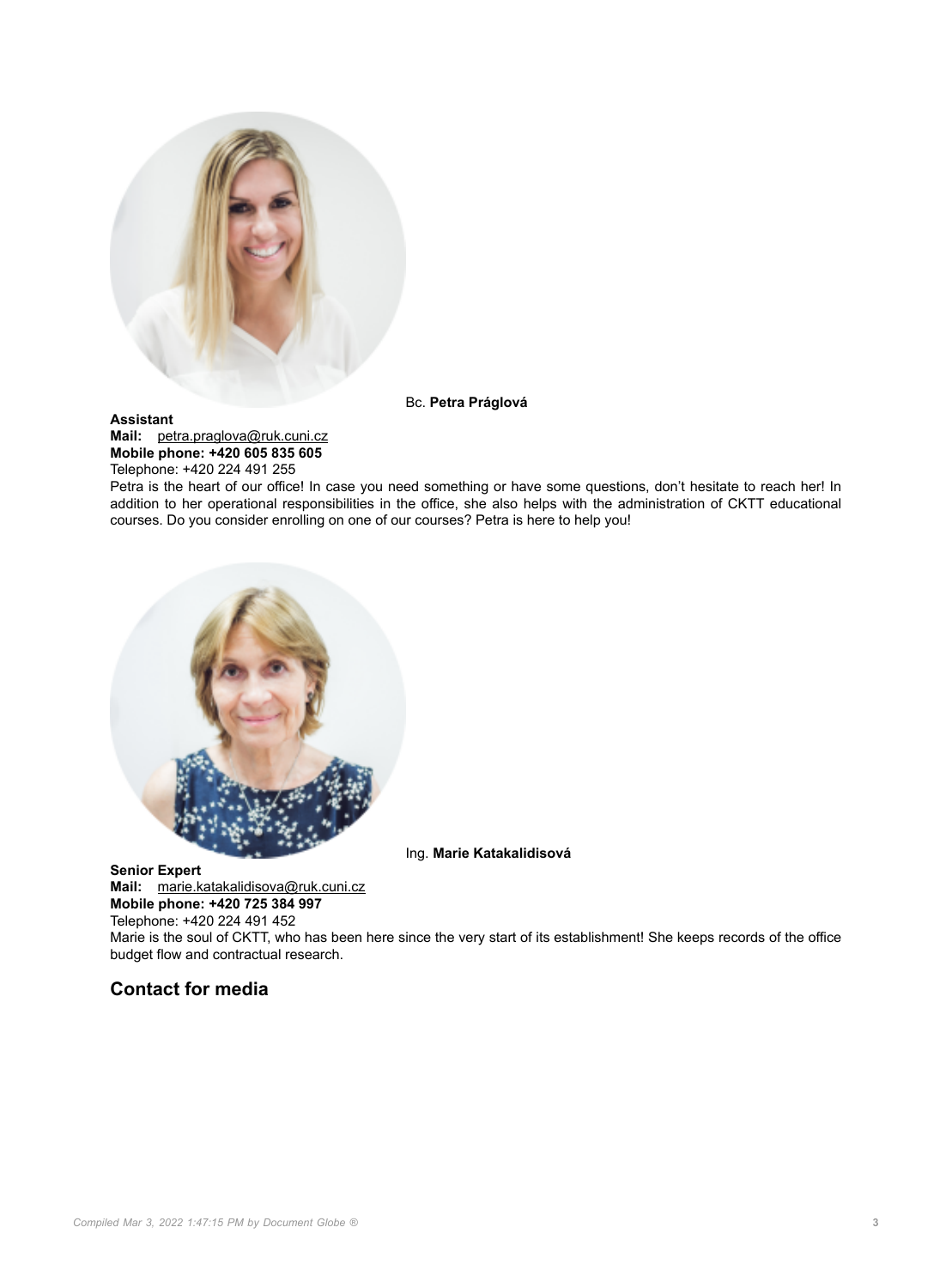

Bc. **Klára Nechvílová PR specialist Mail:** [klara.nechvilova@ruk.cuni.cz](mailto:klara.nechvilova@ruk.cuni.cz) **Mobile phone: +420 770 132 001** Telephone.: +420 224 491 371 Klára is the main contact for media. She manages CKTT website, LinkedIN page and is responsible for the promotion of CKTT both internally and externally.

#### **Legal issues, IP**



Mgr. **Miroslav Hoša**

**Lawyer Mail:** [miroslav.hosa@ruk.cuni.cz](mailto:miroslav.hosa@ruk.cuni.cz) **Mobile phone: +420 602 566 153**

Telephone: +420 224 491 352

Miroslav is the in-house lawyer at CKTT. He provides colleagues with legal support, as well as with professional consultancy in the field of intellectual property law.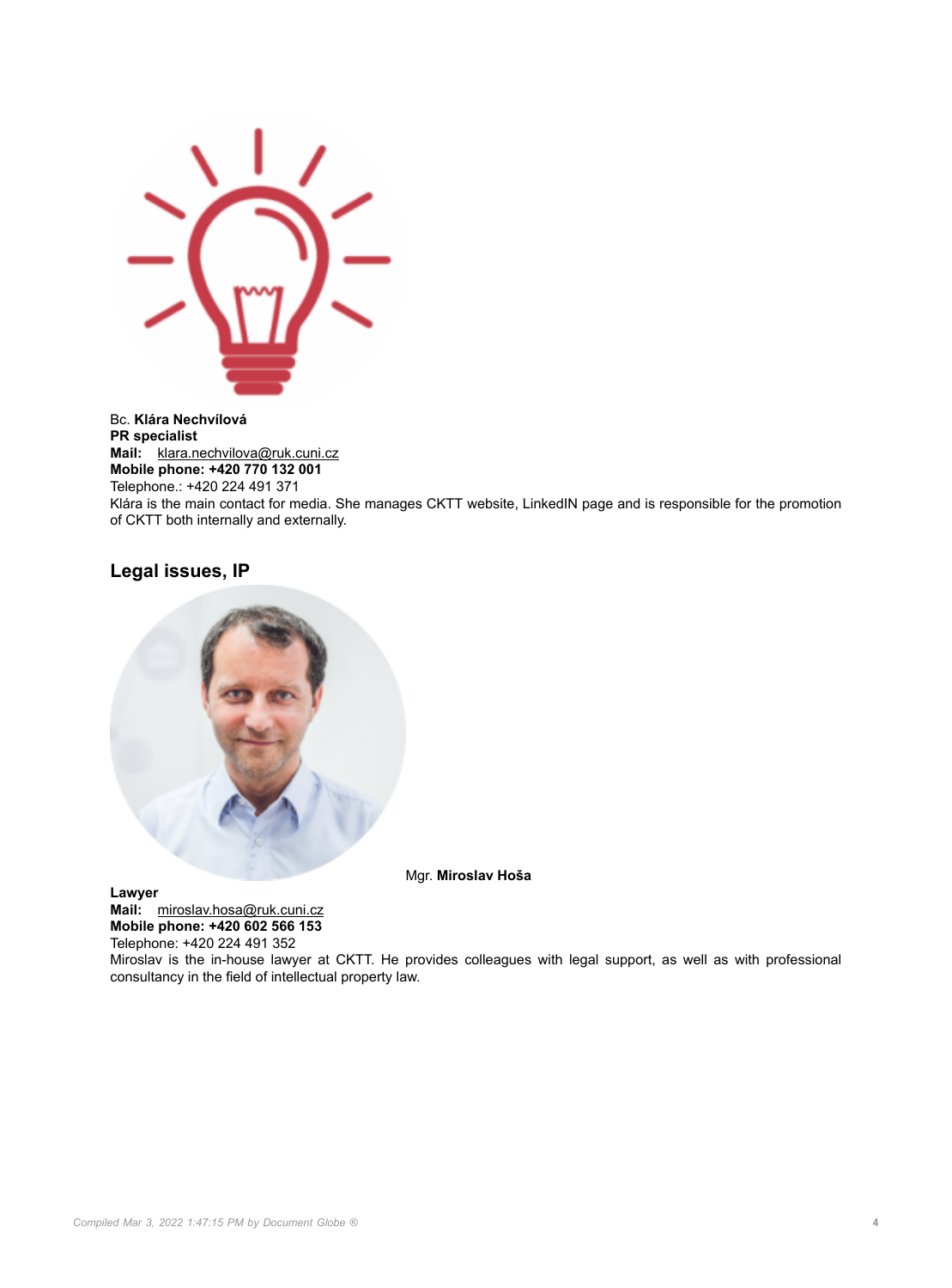

Mgr. **Matěj Machů**, Ph.D. **Intellectual property consultant Mail:** [matej.machu@ruk.cuni.cz](mailto:matej.machu@ruk.cuni.cz) **Mobile phone: +420 731 508 003**

Are you facing issues with intellectual property? Are you searching for advice on patenting? This is the right person to contact! Matěj also take part in the preparation of contacts and other documents.



Mgr. **Eva Adlerová**, Ph.D. **Legal and patent specialist Mail:** [eva.adlerova@ruk.cuni.cz](mailto:eva.adlerova@ruk.cuni.cz) **Mobile phone: +420 702 275 025** Telephone: +420 224 491 119 Eva is the part of our legal team and she specializes on trademarks.

**Analyst team**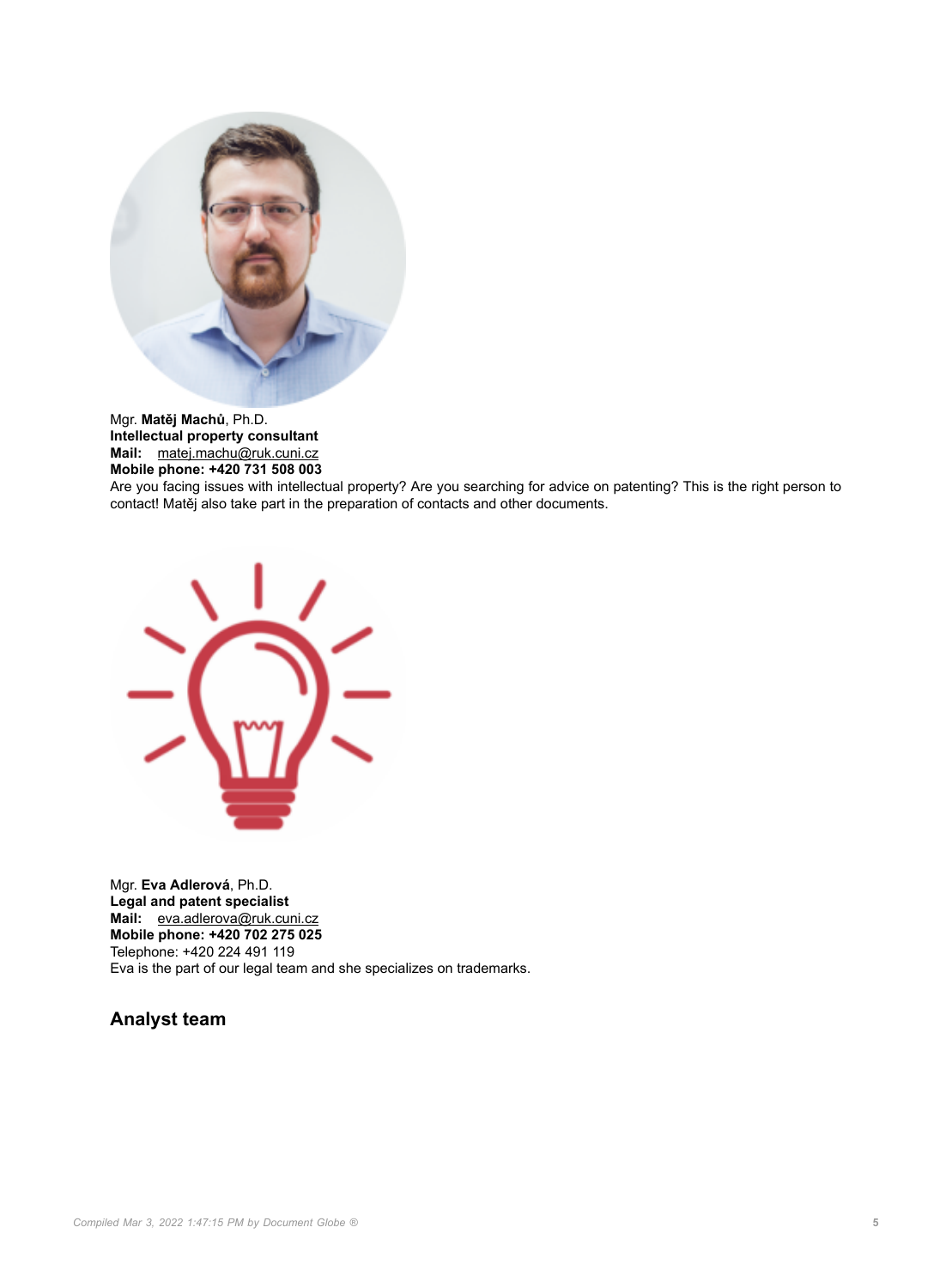

Ing. **Antonín Králík**, Dr. rer. nat.

**Market potential analyst and patent specialist**

**Mail:** [antonin.kralik@ruk.cuni.cz](mailto:antonin.kralik@ruk.cuni.cz)

**Mobile phone: ?+420 771 134 090**

Antonín has many years of experience in fundamental and applied research in the field of chemistry. He mainly consults life science projects, and also conducts patent and literature research. Moreover, he will be happy to consult you on preparation of the patent application.

#### **European projects**



Bc. **Ivona Harvey**

**Coordinator of ReSTI and 4EU projects Mail:** [ivona.harvey@ruk.cuni.cz](mailto:ivona.harvey@ruk.cuni.cz) **Mobile phone: +420 775 274 566**

Ivona coordinates projects 4EU+ and V4+WB Network of Research Managers and Administrators. She also take part in ERIC/CERIC projects. She cooperates on the preparation of Hyb4City project (Campus Hybernská) and, together with Dr. Sýkorová, supports the knowledge transfer in the field of social sciences.